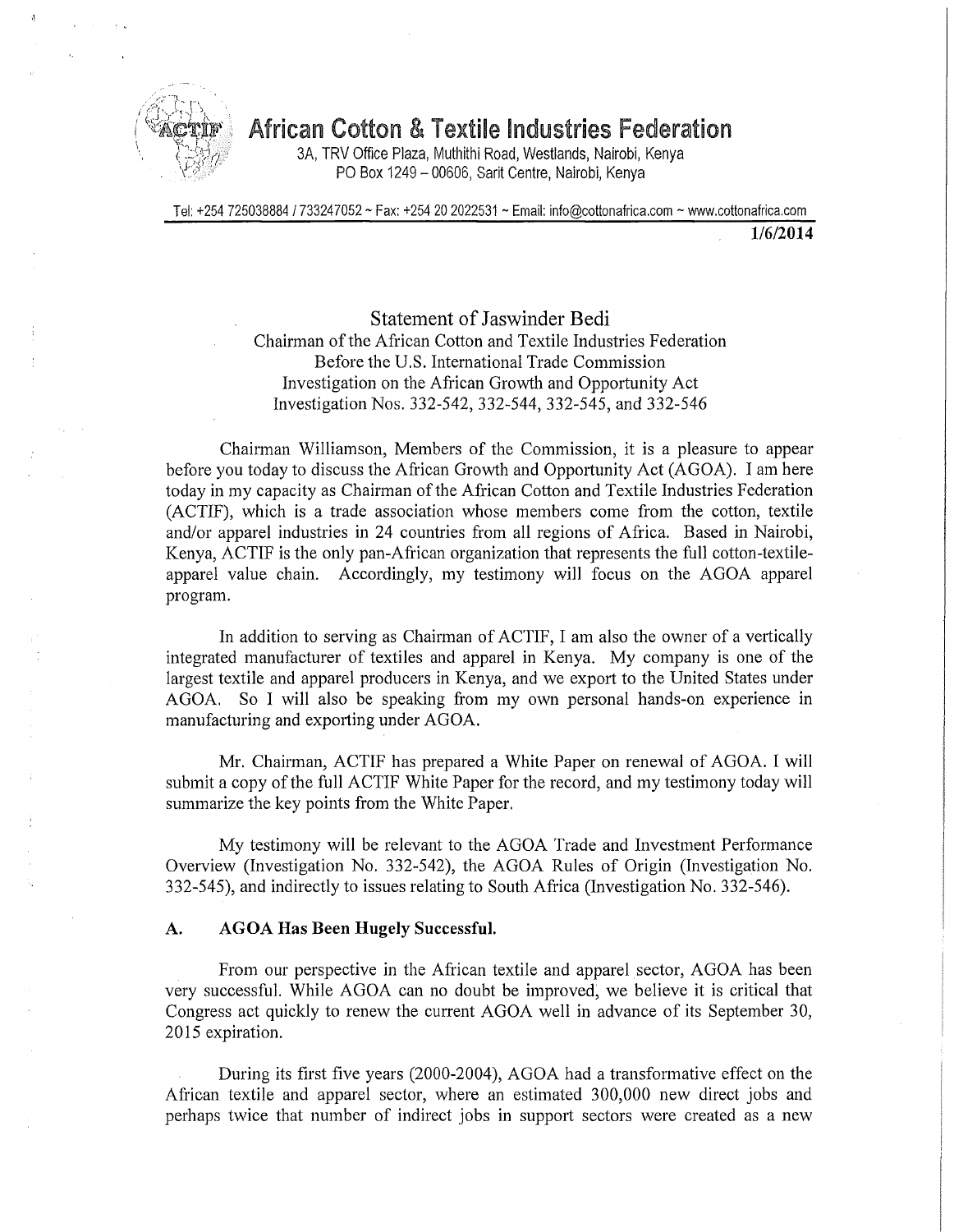industry was developed across Africa. U.S. apparel imports from Africa almost tripled between 2000 and 2004. The lives of an estimated 5-10 million Africans were improved by AGOA as it helped build the regional cotton-textiles-apparel value chain.

But AGOA's success began to fade with the expiration of the Multi-Fibre Arrangement (MFA) system of quotas on January 1, 2005, pursuant to the WTO Uruguay Round Agreement on Textiles and Clothing. The infant AGOA apparel industry was for the first time exposed to unfettered competition from massive and well-established Asian apparel producers, many of which were state-subsidized or even government owned. Literally scores of mostly Chinese-owned apparel factories closed across Africa, and were reopened in China, Bangladesh, Cambodia and Vietnam. There was a wholesale transfer of more than 100,000 apparel jobs from Africa to Asia. By 2010, U.S. apparel imports from Africa had fallen by more than half from a 2004 high of \$1.8 billion to just \$789 million in 2010.

During the past several years, important policy initiatives have been undertaken by local African governments and regional economic communities, in active collaboration with ACTIF, the U.S. Agency for International Development (USAID) and various other international development entities, to enhance the competitiveness of the African textile and apparel industry. In response to these initiatives, by 2012 U.S. apparel imports from Africa had begun to stabilize. With the renewal in August 2012 of the critical AGOA third-country fabric provision, there was reason for optimism that the African apparel industry created by AGOA might prosper once again.

But to achieve this result and save the estimated 300,000 apparel sector jobs that are dependent upon AGOA, it is essential that Congress act promptly to extend AGOA well in advance of its September 30, 2015 expiration.

#### **B. Congress Should Promptly Renew AGOA for a Sustainably Long Period.**

### **1. Investors Require Stability and Predictability.**

One of the challenges that has prevented AGOA from accomplishing all that its creators hoped for is the fact that heretofore AGOA has been authorized for only a few years at a time. The current authorization of AGOA expires in just 21 months on September 30, 2015. The previous short-term renewals have deterred investors by compounding the risks already inherent in investing in Africa. Most investors require at least a ten-year horizon to amortize a major investment, such as those necessary to build a new textile factory. The fact that Congress has never yet extended AGOA for at least the minimum of ten years required by investors is one of the major reasons the upstream textile production originally envisioned by the creators of AGOA has not yet materialized. Accordingly, I strongly recommend that AGOA should be renewed for 15- 20 years so that we can attract major new investments to the textile sector in Africa.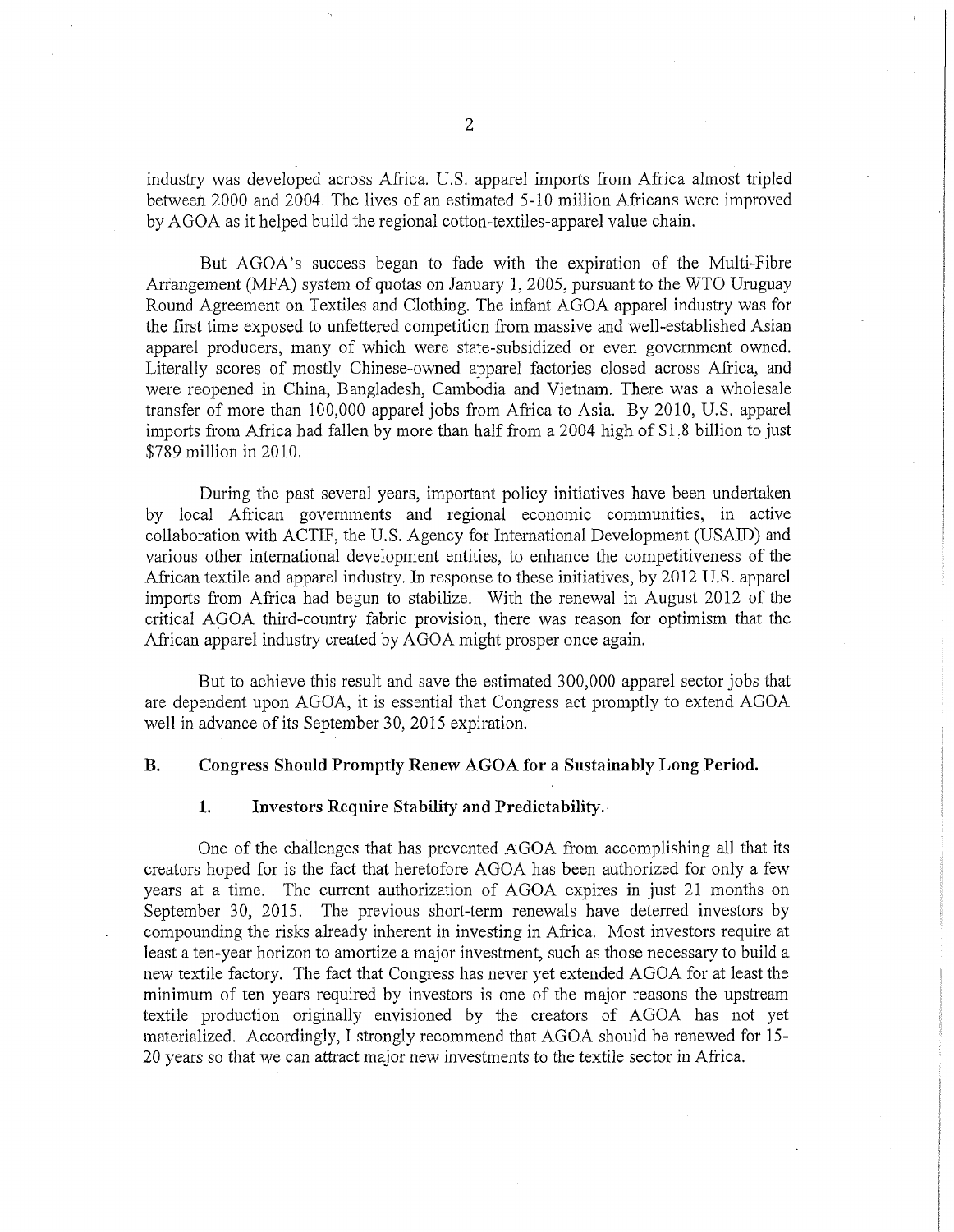# **2. The AGOA Third-Country Fabric Rule of Origin Should Be Extended for the Full Term of AGOA's Renewal.**

Without question, the most important rule of origin under AGOA is the so-called "third-country fabric" rule of origin, which allows apparel manufacturers in less developed country (LDC) AGOA beneficiaries to utilize yarns and fabrics from any origin. More than 95% of AGOA apparel imports are under the third-country fabric rule of origin. Because U.S. apparel buyers typically mandate the type and source of the yarns and fabrics to be used in making their garments, it is essential to be able to utilize the specified inputs in order to get the U.S. orders. Although ACTIF fully supports the long-term goal of developing a vertically integrated textile-apparel value chain in Africa, the failure to authorize AGOA for a sustainably long period up to this point has prevented this from happening. Until sufficient upstream textile production capacity has been developed, it is critical that AGOA continue to allow African apparel producers to utilize the yarns and fabrics required by their U.S. buyers. Accordingly, it is essential that the third-country fabric provision be extended for the full term of the renewal of AGOA.

From the perspective of the African textile and apparel industry, we do not believe any changes to the AGOA rules of origin are necessary, other than the extension of the third-country fabric rule of origin.

## **3. Congress Should Renew AGOA Well in Advance of the September 30, 2015 Expiration.**

Experience has demonstrated that it is critical that Congress take action to renew AGOA well in advance of the current expiration scheduled for September 30, 2015. Although measures to renew the AGOA third-country fabric provision were introduced in 2010 and 2011, Congress delayed taking action until August 2012, literally just weeks before the provision was set to expire on September 30, 2012. Because U.S. apparel buyers typically place their orders up to nine months in advance, uncertainty over the fate of this critical provision forced U.S. apparel buyers to begin shifting their orders out of Africa to Asia beginning in early 2012, *i.e.,* nine months in advance of the expiration. U.S. apparel imports Africa fell off sharply, down by -12% during April-December 2012. African apparel producers were forced to lay off tens of thousands of workers.

The negative impact on Africa would be much, much worse if Congress were to delay taking action to renew the overall authorization of AGOA. Such delay would send all the wrong signals to both buyers and investors. Rather, Congress should act promptly to renew AGOA well before its September 30, 2015 expiration date, preferably before the end of 2014.

## **4. Congress Should Reiterate AGOA's Policy of Encouraging Regional FTAs with the AGOA Beneficiaries.**

Since its original enactment in 2000, AGOA has encouraged the U.S. Administration to negotiate free trade agreements (FTAs) with AGOA countries as